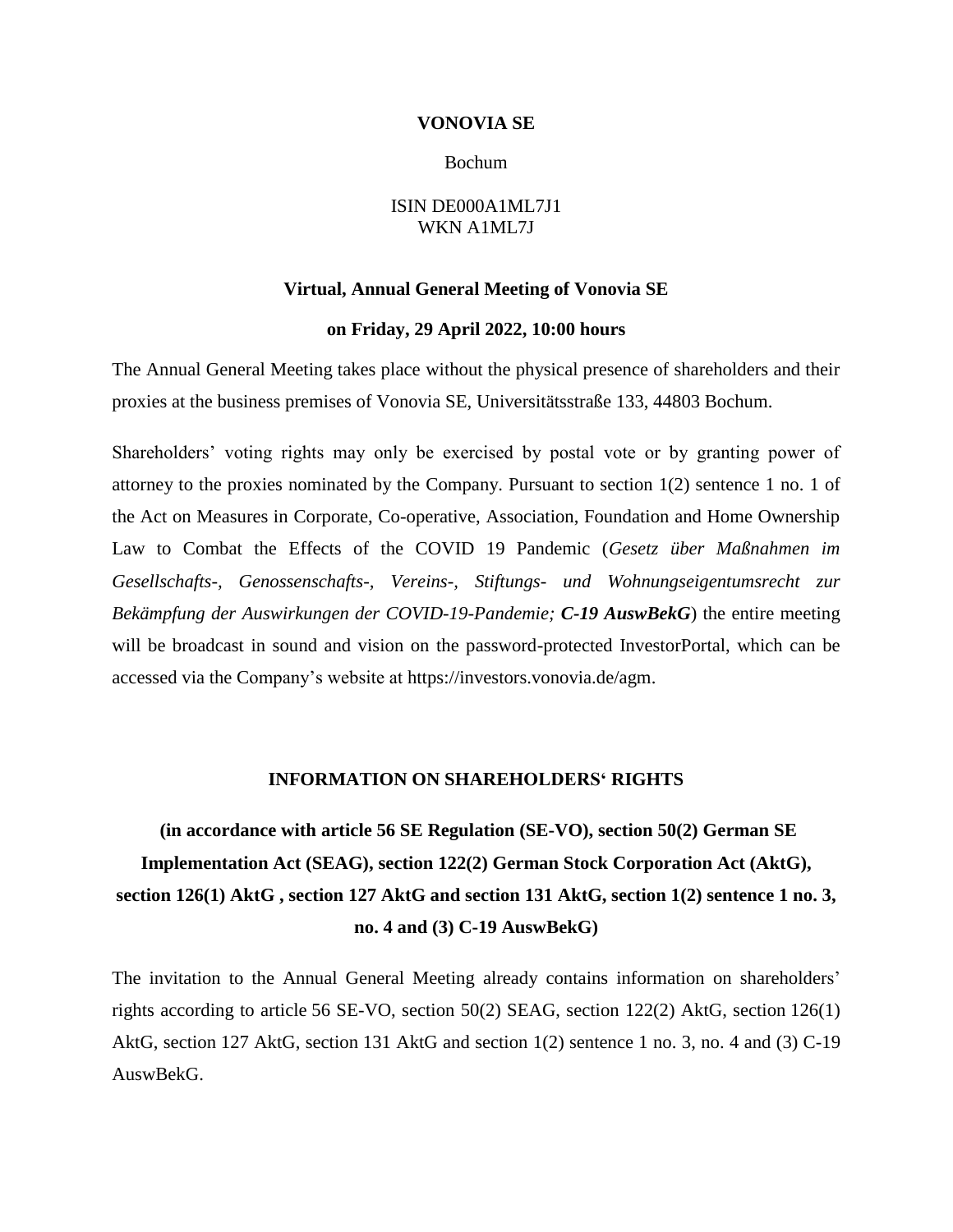The provisions for stock companies with their registered office in Germany, in particular those of the German Commercial Code (*HGB*) and the AktG, apply to Vonovia SE in accordance with the referring statutes of article 5, article 9(1) lit. c) ii), article 53 and article 61 SE Regulation, to the extent that the provisions of the SE-VO do not provide otherwise.

The following remarks complement the information already contained in the invitation to the Annual General Meeting and serve as an additional explanation of the shareholder's rights.

# **1. Shareholders' Motions to add Agenda Items pursuant to Article 56 SE Regulation, section 50(2) SEAG, section 122(2) AktG**

One or more shareholders, whose shares jointly equate to five per cent of the share capital, or to the sum of EUR 500,000.00 (this being equivalent to 500,000 shares), may demand that items be added to the agenda and be made public. This quorum is required for requests to add items to the agenda made by shareholders of a European company, (SE) pursuant to article 56 SE Regulation in conjunction with section 50(2) SEAG; section 50(2) SEAG corresponds with the rules stipulated in section 122(2) AktG.

Each new item must be accompanied by a justification or a proposed resolution.

The requests to add items to the agenda must be addressed to the Management Board in writing (section 126 German Civil Code (*BGB*)) or in electronic form (§ 126a BGB) and must be received by the Company at least 30 days in advance of the meeting, with the day of receipt and the date of the meeting not being included in this calculation. The deadline for the receipt of such requests is therefore, on **Tuesday, 29 March 2022, 24:00 hours**. Requests received subsequently will not be considered.

Requests to add items to the agenda are to be submitted to the following address: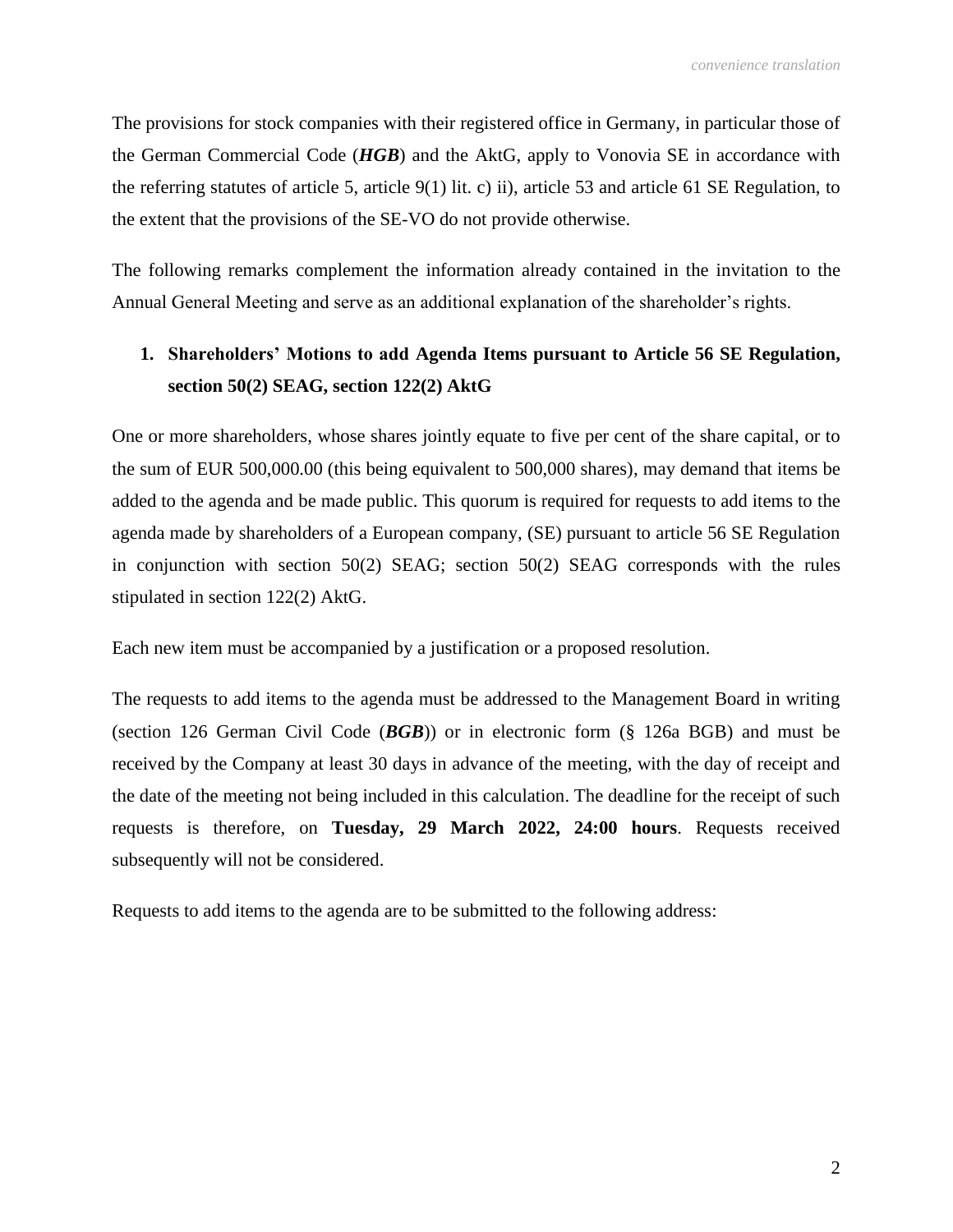Vonovia SE - Management Board - Universitätsstraße 133 44803 Bochum

If the electronic form (§ 126a BGB) is used, a possible request via email is to be sent to:

## hauptversammlung@vonovia.de

Additions to the agenda, which are to be published, shall be published in the Federal Gazette (*Bundesanzeiger*) immediately after receipt. They shall also be published on the Company's website at https://investors.vonovia.de/agm and the shareholders shall be notified of them, in accordance with section 125(1) sentence 3 and (2) AktG.

## **2. Countermotions and Appointment Proposals pursuant to sections 126 and 127 AktG**

Every shareholder has the right to file a countermotion in the Annual General Meeting in relation to specific items on the agenda, to contest proposals made by the Management Board and/or Supervisory Board. Countermotions, appointment proposals, and other inquiries from shareholders to the Annual General Meeting must be submitted to the following address only:

> - Legal Department - Universitätsstraße 133 44803 Bochum email address: hauptversammlung@vonovia.de

Vonovia SE

Countermotions and appointment proposals sent to any other address do not have to be published.

A countermotion and the statement of its grounds does not need be published,

1. insofar as the Management Board would become criminally liable through publication,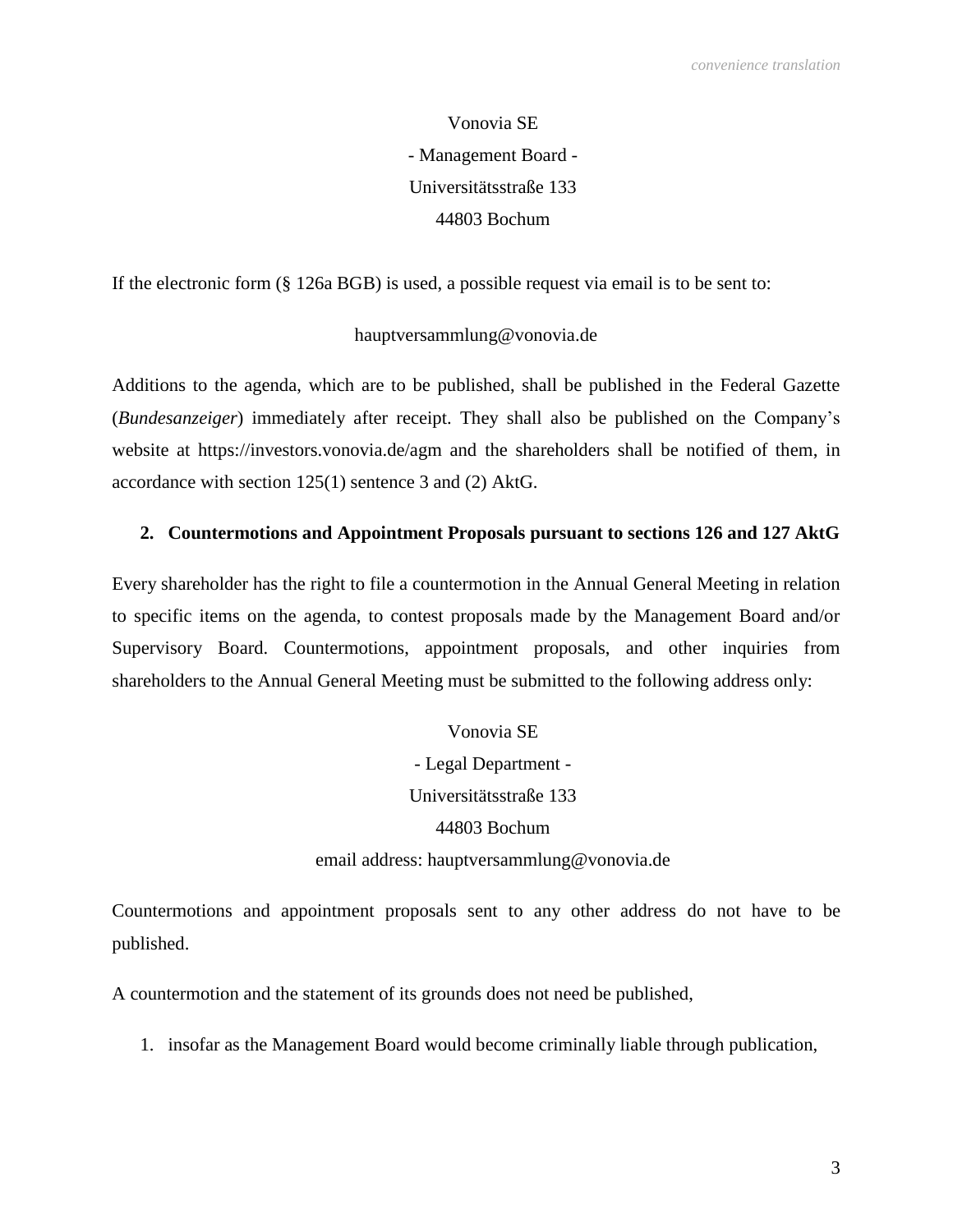- 2. if the countermotion would result in a resolution by the Annual General Meeting, which would be illegal or would violate the articles of association,
- 3. if the justification contains statements which are obviously false or misleading in material respects, or which are libelous,
- 4. if a countermotion of such a shareholder based on the same facts has already been published with respect to a General Meeting of the Company pursuant to section 125 AktG,
- 5. if the same countermotion, brought by a shareholder and based on essentially identical grounds, has already been published pursuant to section 125 AktG, in at least two General Meetings of the Company within the past five years and fewer than onetwentieth of the share capital represented had voted in favour of this countermotion at the General Meeting,
- 6. if the shareholder indicates that he/she will neither attend nor be represented at the Annual General Meeting, or
- 7. if, within the past two years at two General Meetings, the shareholder has failed to make a countermotion communicated by him/her, or instructed one to be made on his behalf.

The same applies *mutatis mutandis* to the publication of appointment proposals. Additionally, the Management Board does not need to publish appointment proposals for the election of auditors or Supervisory Board members, if such proposals do not include the name, the profession, and the place of residence of the individual being put forward, in case of legal persons, the name of the company and corporate seat. Appointment proposals for Supervisory Board candidates shall also include information on any memberships of the candidates in other statutory supervisory boards. Appointment proposals may, but do not have to, be justified.

The justification for countermotions and appointment proposals do not have to be published if they exceed 5,000 characters in total. If several shareholders file countermotions with respect to the same resolution item, or make the same appointment proposal, the Management Board may combine such countermotions or appointment proposals and the respective justifications (if any).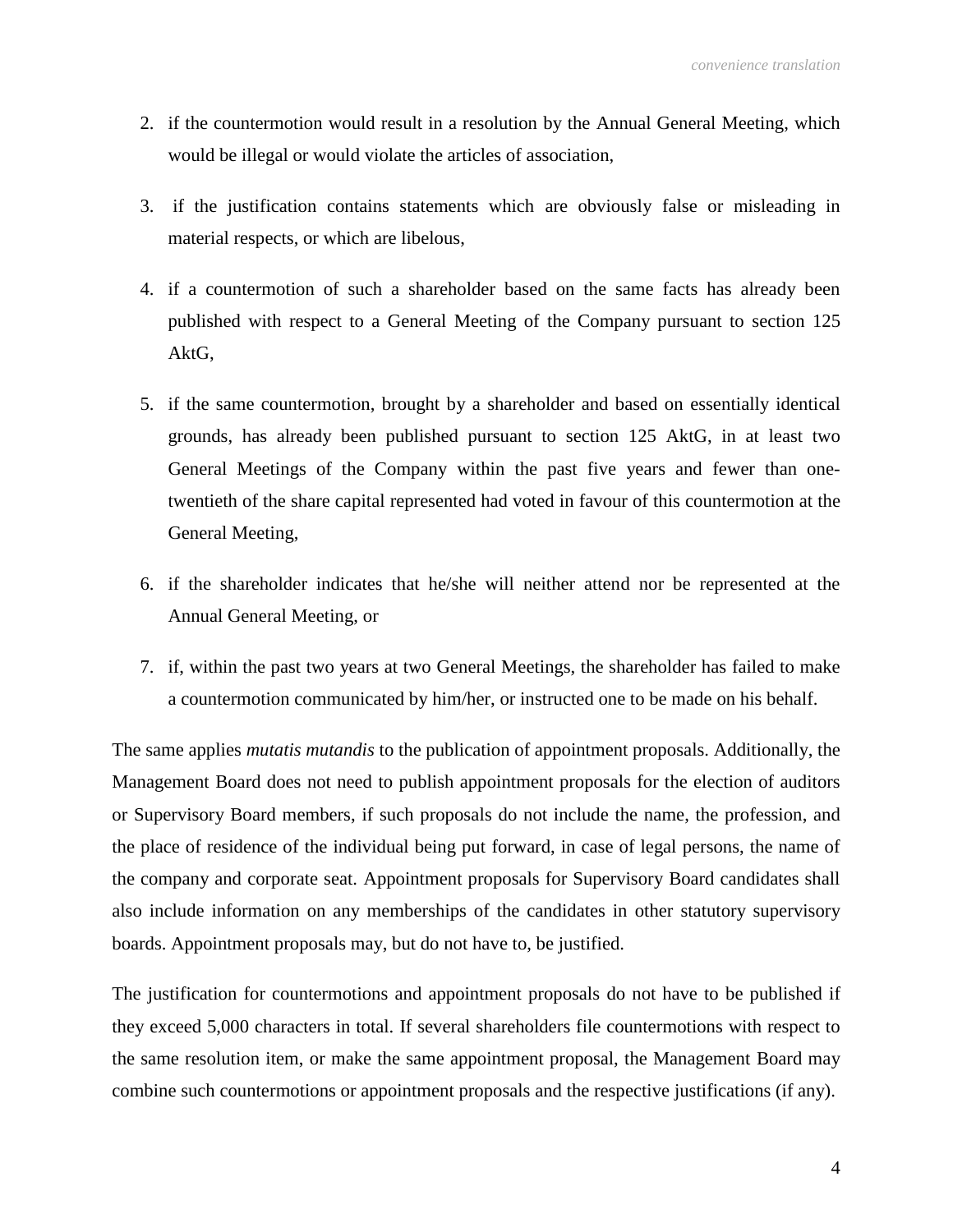Countermotions and election proposals received by the Company at the address above at least 14 days prior to the Annual General Meeting, with the day of receipt and the date of the meeting not being included in this calculation, in other words by **Thursday, 14 April 2022, 24:00 hours** at the latest, shall be immediately published in accordance with sections 126, 127 AktG on the Company's website at https://investors.vonovia.de/agm together with the shareholder's name, any justification and any statement made by the management.

Countermotions and election proposals to be made accessible in accordance with sections 126 and 127 AktG are considered to have been made in the virtual Annual General Meeting if the shareholder making the countermotion or election proposal is duly legitimized and registered for the Annual General Meeting.

## **3. Right to ask Questions by Electronic Communication**

Pursuant to section 131(1) AktG, the Management Board must, upon request, provide each shareholder with information regarding the Company's affairs insofar as such information is necessary for the proper assessment of an Agenda Item. This obligation to provide information on the part of the Management Board applies equally to the Company's legal and business relations with an affiliated company, the Group's situation and the companies included in the consolidated financial statements. The Management Board may refuse to provide information,

- 1. to the extent that providing such information is, according to sound business judgment, likely to cause material damage to the Company or an affiliated company;
- 2. to the extent that such information relates to tax valuations or the amount of certain taxes;
- 3. with regard to the difference between the value at which items are shown in the annual balance sheet and the higher market value of such items, unless the Annual General Meeting is to approve the annual financial statements;
- 4. with regard to the methods of classification and valuation, if disclosure of such methods in the notes suffices to provide a clear view of the actual condition of the Company's assets, financial position and profitability within the meaning of section 264(2) HGB; the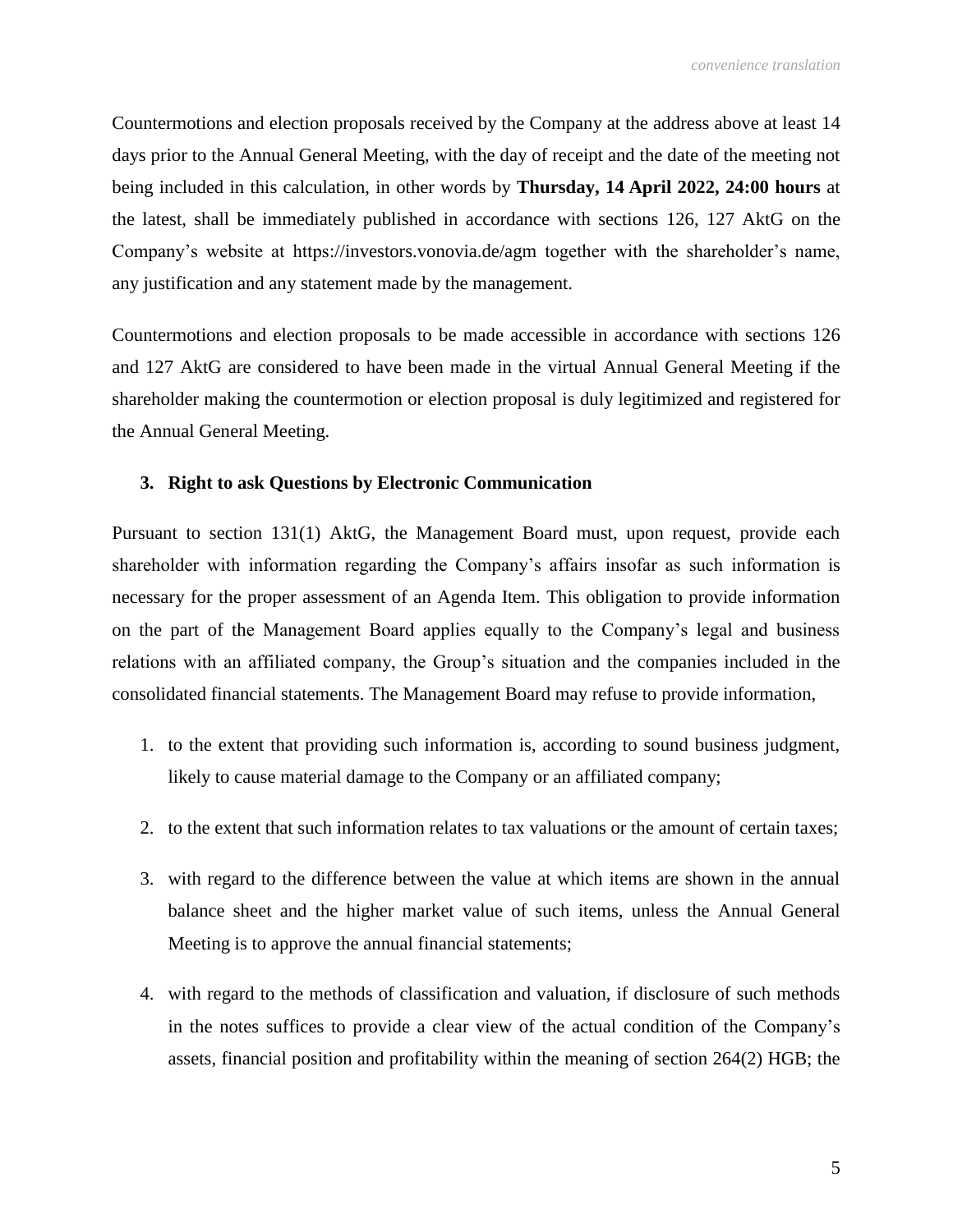foregoing shall not apply if the Annual General Meeting is to approve the annual financial statements;

- 5. if provision thereof would render the Management Board criminally liable; or
- 6. if the information is continuously available on the Company's website seven or more days prior to the Annual General Meeting as well as during the Annual General Meeting.

The Management Board and the Supervisory Board have decided to hold this Annual General Meeting in accordance with C-19 AuswBekG and to grant shareholders who have duly registered the right to ask questions by electronic means (section 1(2) sentence 1 no. 3 C-19 AuswBekG), with the questions to be submitted no later than until one day before the Annual General Meeting. Any questions must therefore be submitted by **Wednesday, 27 April 2022, 24:00 hours** via the Company's InvestorPortal accessible at the internet address https://investoren.vonovia.de/hv.

Pursuant to section 1(2), sentence 2 C-19 AuswBekG, the Management Board will decide in its dutiful free discretion how to answer questions. Except for the additional option described in section 4 to submit questions by means of an audio or video message transmitted in good time, questions may not be submitted by any means of transmission other than those specified in this section 3.

## **4. Option to submit written statements, or statements and/or questions via audio or video messages for publication prior to and/or during the Annual General Meeting**

Due to the virtual Annual General Meeting concept that only allows for votes being cast by postal vote or authorized proxies based on the instructions they received and without shareholders electronically participating in the meeting, shareholders will not be given the option to speak on the Agenda Items during the Annual General Meeting.

However – going beyond section  $1(2)$  C-19 AuswBekG – shareholders will be given the opportunity prior to the Annual General Meeting to submit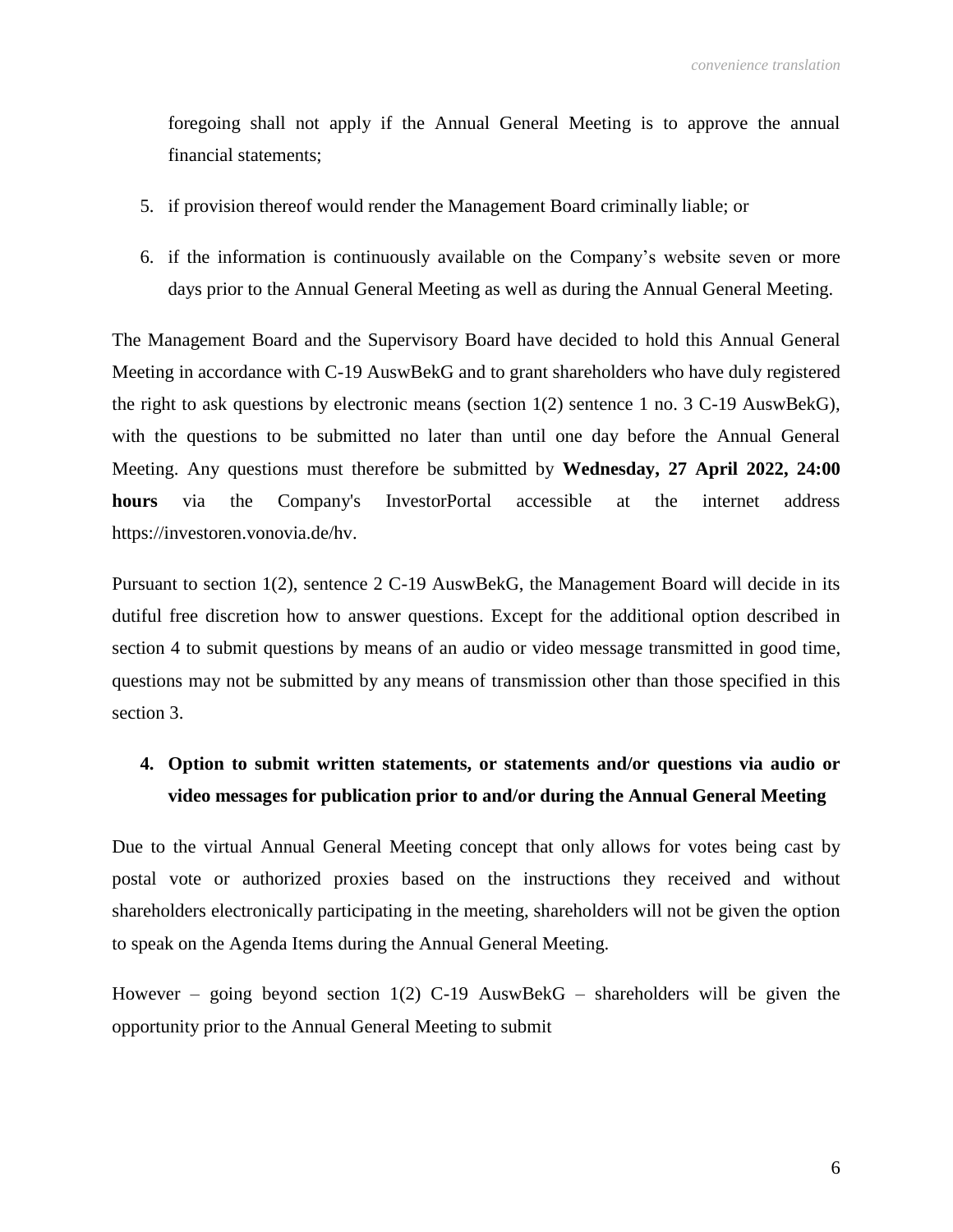- written statements relating to the Agenda for publication by the Company on its InvestorPortal or
- audio or video messages and/or questions relating to the agenda for publication by the Company on its InvestorPortal and potentially during the virtual Annual General Meeting.

Thus, shareholders who have duly registered will have the opportunity to submit written statements or statements and/or questions as audio or video messages no later than **Monday, 25 April 2022, 18:00 hours** via the InvestorPortal. Further information on the technical requirements to be met for submitting audio or video messages will be published on the InvestorPortal.

Written statements may not exceed 10,000 characters, and the maximum length of an audio or video message should be two minutes. Only video messages in which the shareholder and/or their proxy are making a personal appearance to deliver the message will be eligible.

When published, a written statement or audio or video message will always reveal the name of the shareholder and/or their proxy.

Shareholders have no legal right to assert the publication of a written statement or an audio or video message prior to or during the Annual General Meeting. In particular, the Company reserves the right to refrain from publishing statements or audio or video messages that are abusive or criminally relevant, obviously false or misleading or not pertinent to the agenda of the Annual General Meeting, as well as statements or audio or video messages that exceed 10,000 characters and/or a length of two minutes or have not been submitted by the above deadline. Furthermore, only one written statement or audio or video message is permitted per shareholder. The Company also reserves the right to publish no more than one written statement or one audio or video message per person. In order to ensure that the Annual General Meeting proceeds in an orderly manner, the Company reserves the right, if necessary, to make an appropriate selection for publication at the Annual General Meeting. Further information and conditions can be found on the InvestorPortal.